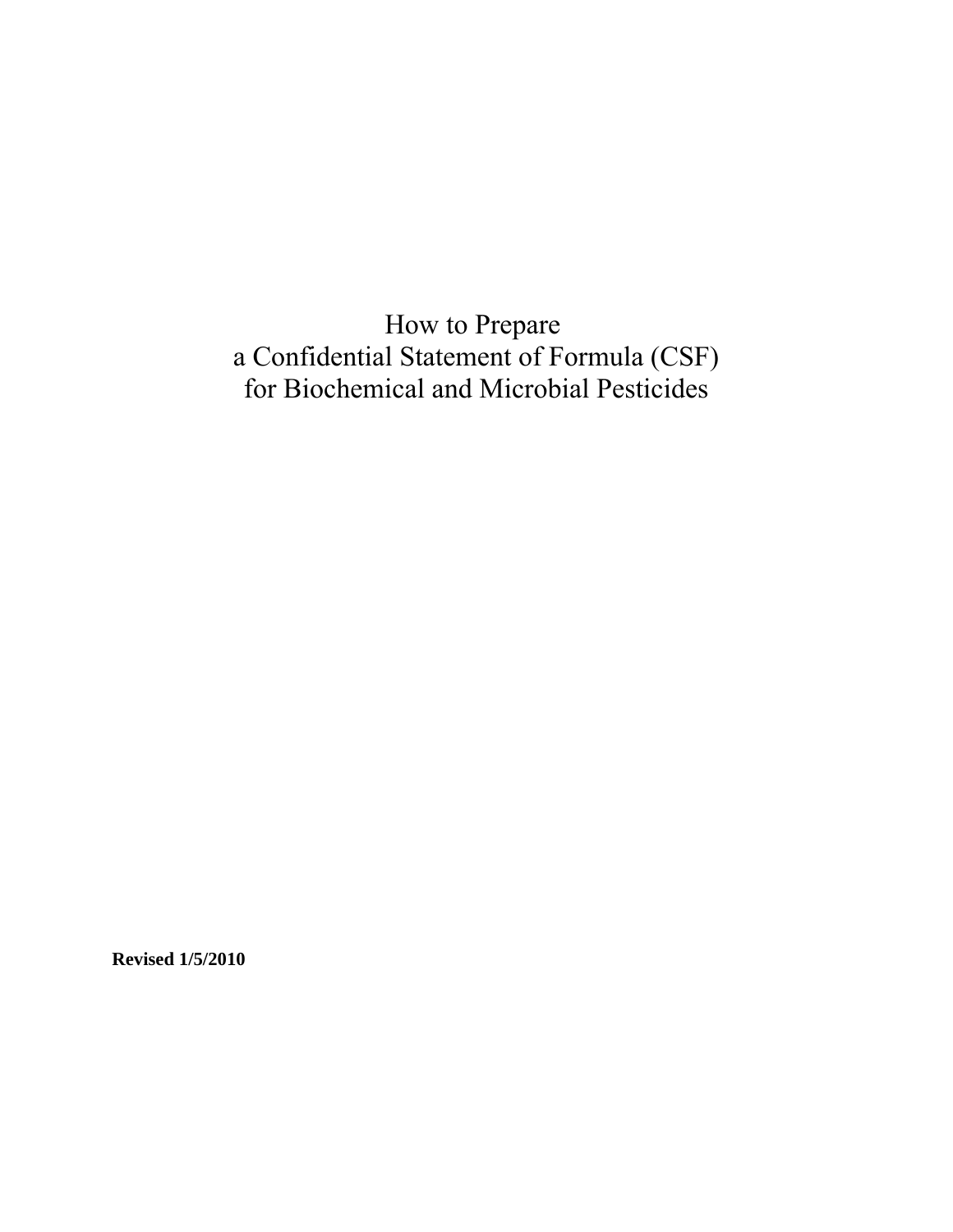Blank page intended.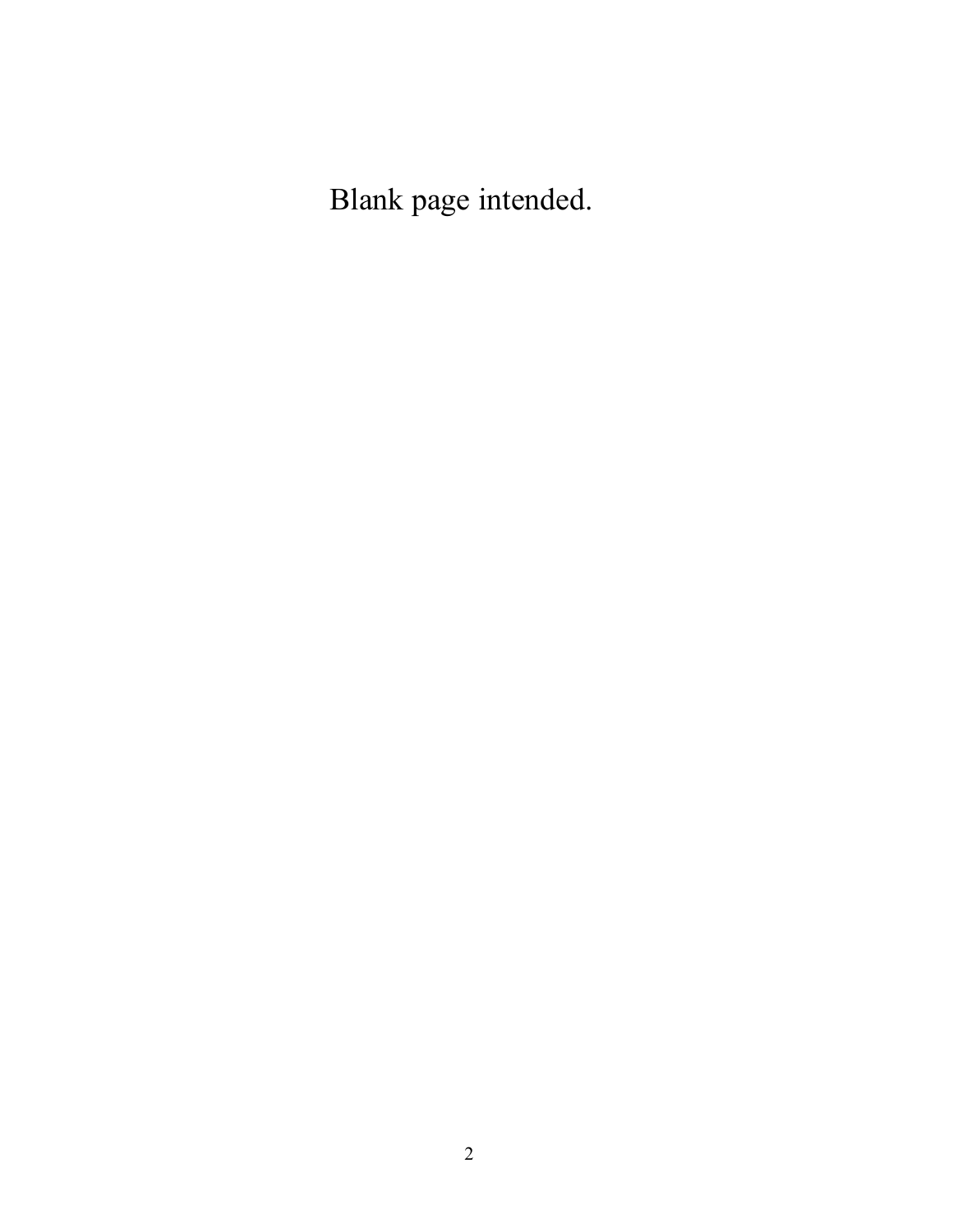## **Confidential Statement of Formula (CSF)–General**

| <b>Introduction</b>                     | The Confidential Statement of Formula (CSF), Form 8570-4, is a crucial part<br>of submissions related to new pesticide products. The form lists all the<br>components and their percent by weight in your product, and various<br>additional information. [See previous item for instructions on getting form.]                                                                                                                                                                                     |
|-----------------------------------------|-----------------------------------------------------------------------------------------------------------------------------------------------------------------------------------------------------------------------------------------------------------------------------------------------------------------------------------------------------------------------------------------------------------------------------------------------------------------------------------------------------|
|                                         | Note: All 21 items in the form must be addressed, <i>plus</i> items A and B at the<br>top. In filling out the CSF, you should:<br>• Use the information provided in this document, including sample forms<br>• Consult the instructions provided with Form 8570-4 from the website.<br>• Contact your BPPD person for clarification                                                                                                                                                                 |
|                                         | You may fill out the CSF form on-line, with a typewriter, or by hand.                                                                                                                                                                                                                                                                                                                                                                                                                               |
| Enforceability                          | The certified limits in the CSF (Items 14a and 14b) are legally enforceable.<br>Therefore, when you fill out these items, you should be certain that the<br>composition of your end product will be within those expressed limits.                                                                                                                                                                                                                                                                  |
| Consistency                             | Several sections of your full submission rely in part on the same data. You will<br>need to make sure that the data you provide in different sections of your<br>submission agree with each other. Examples of data and information that must<br>be consistent include:<br>• Label information regarding ingredients and their percentages by weight<br>• Data on certain physical and chemical properties<br>• Information provided on the CSF<br>• Other information, e.g., manufacturing process |
|                                         | It is your responsibility to make sure there are no inconsistencies in your<br>submission. When a reviewer finds such inconsistencies, you will be asked to<br>fix them, which may delay the processing of your submission.                                                                                                                                                                                                                                                                         |
| <b>Organization of</b><br>this document | The remainder of this document provides instructions on filling out Items 1 to<br>21, and A and B, appearing on the CSF.                                                                                                                                                                                                                                                                                                                                                                            |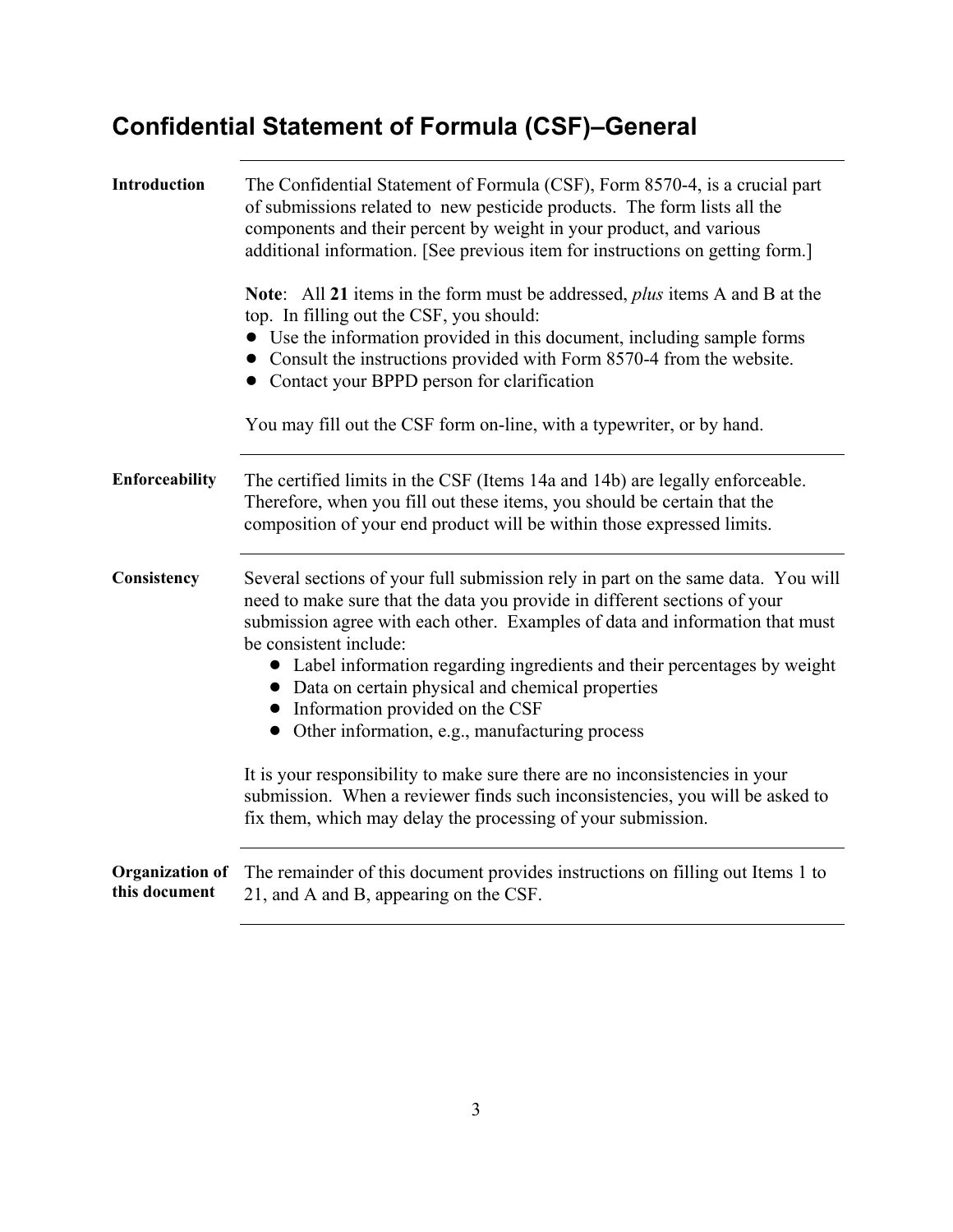#### **Items 1-9. Background Information**

.

| Items $1-3$ ; 6                                      | Provide required information, including zip codes in addresses                      |  |
|------------------------------------------------------|-------------------------------------------------------------------------------------|--|
| Item 4:<br>Registration<br>No.                       | Leave this blank if EPA has not given you a registration number for the<br>product. |  |
| Item 5:<br><b>EPA Project</b><br>Manager/Team<br>No. | For a biochemical pesticide: Team No. 91<br>For a microbial pesticide: Team No. 92  |  |

**Item 7: Density** Use the guidance in the table below to quantify the density of your product.

|  | Note: You may use metric or British units throughout the CSF, but not both. |  |
|--|-----------------------------------------------------------------------------|--|
|--|-----------------------------------------------------------------------------|--|

| IF the product is                                         | <b>THEN</b> provide data as                                                                                     |
|-----------------------------------------------------------|-----------------------------------------------------------------------------------------------------------------|
| A liquid                                                  | Weight/volume of liquid<br>product, i.e., pounds per<br>gallon. [Pure water is 8.3]<br>pounds/gallon or 1gm/ml] |
| A solid that is a powder or is<br>granular                | Weight/volume of powder or<br>granules, e.g., pounds per<br>cubic foot; grams per cubic<br>centimeter           |
| A tablet, briquette, or other<br>uniformly shaped product | Weight per formulated piece,<br>e.g., grams per tablet                                                          |

**Item 8: pH** Needed only for aqueous solutions.

• Otherwise use "N/A" for "Not applicable"

**Item 9: Flash** Needed only for pressurized products and those expected or known to burn. **Point** • Otherwise use "N/A"

#### **Item 10: Components of Formulation**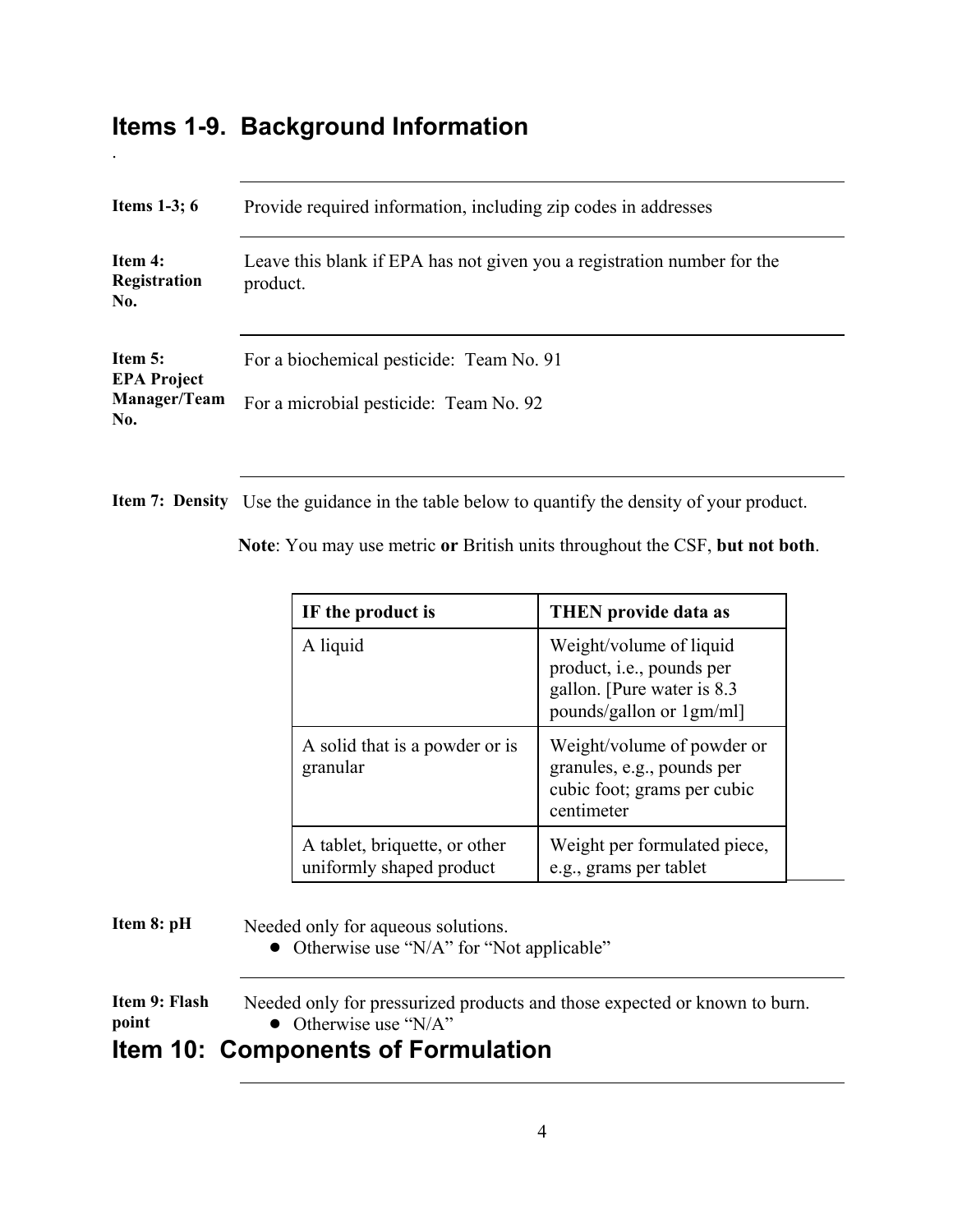#### **10:Introduction** You need to follow directions carefully to fill out Item 10 correctly.

- ! A component can be a pure ingredient, or a formulation containing more than one ingredient.
- For components that contain one or more <u>active</u> ingredients, you must include the percent by weight of each active ingredient. (As shown in the sample form, 95% of component 1, by weight, is active ingredient.)
- Each component intentionally present in your product must be listed individually if it is present in the product at a concentration of 0.1% or more by weight. These components fall into two general categories:
	- ! **Active** ingredients. These are ingredients that have some active role in controlling the pest. Active ingredients may be contained in components, or may be pure components themselves.
	- ! **Other** components (such as water, emulsifiers, preservatives, carriers). These Other components almost always have a purpose in the product, but are not directly active against the pest.
- For components not intentionally present in the product (e.g., contaminants, impurities):
	- Each component that may have toxic effects must be listed separately, even if present at less than 0.1% by weight.
	- ! Impurities and contaminants that do not have toxic properties can be lumped together on the CSF as "Other ingredients," if each is below 0.1% by weight.

**Note**: For your product labels, you are required to list each active ingredient and its percentage by weight in the product, but you may lump together all other components as "Other ingredients."

| 10: Biochemical<br>and chemical<br>components | For each biochemical and chemical component that you list, provide ALL the<br>information that Item 10 calls for, as available<br>• Common chemical name $(s)$<br>• Trade name $(s)$<br>• CAS number and CAS name |
|-----------------------------------------------|-------------------------------------------------------------------------------------------------------------------------------------------------------------------------------------------------------------------|
| <b>Next item</b>                              | If your active ingredient is a biochemical (i.e., is NOT a microbial), proceed to<br>Item 11.                                                                                                                     |

*Continued on next page*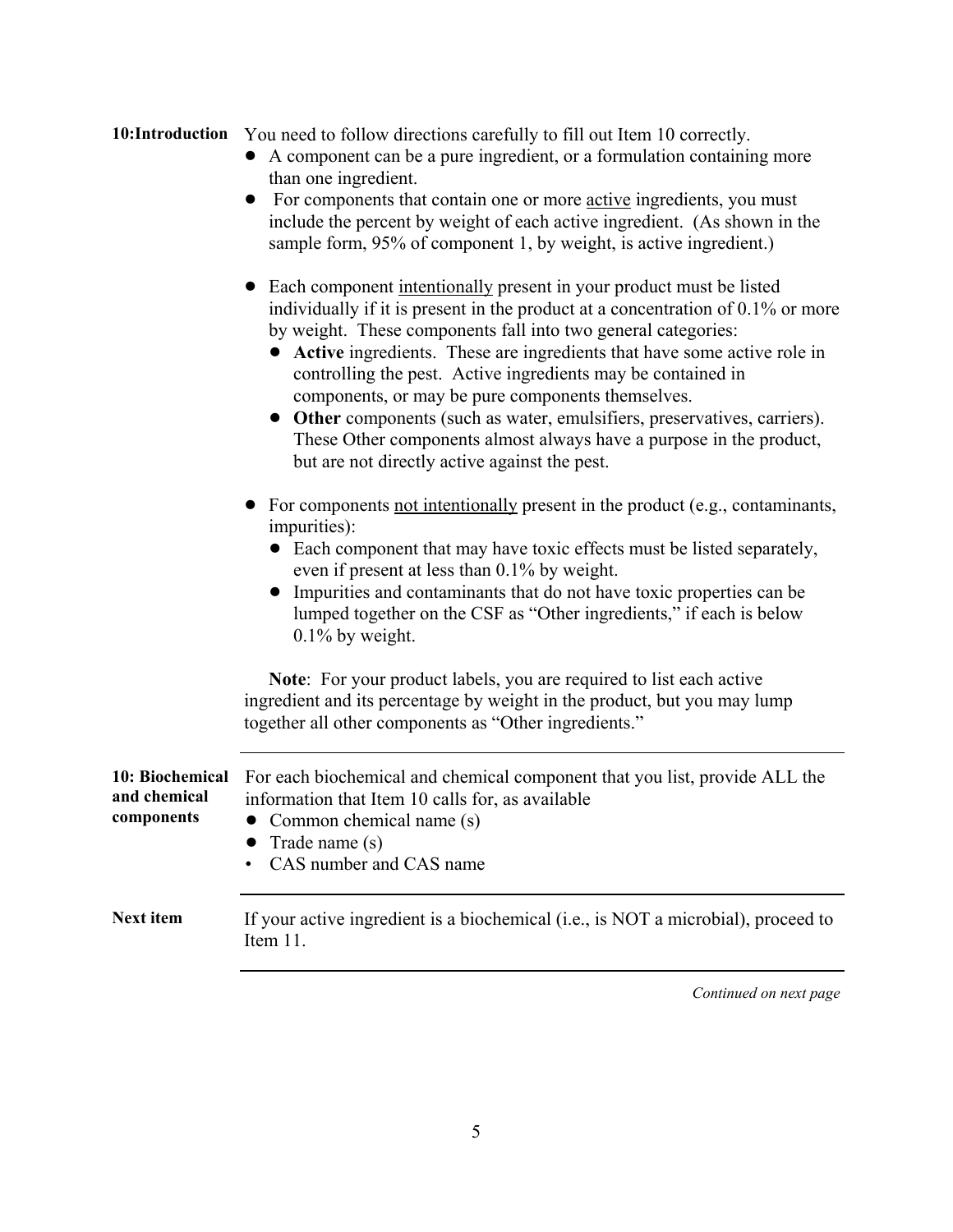#### **Item 10: Components of Formulation, Continued**

**10. Microbial components– special requirements** 

**Background**: This section largely assumes that you are working with a viable microbe as your active ingredient. EPA requires you to relate the weight of a microbial active ingredient to a biological characteristic, (e.g., spores/gm).

 [**Note**: If you are using non-viable microbes, spent growth media, or culture extracts in your product, consult with your BPPD representative early in the registration process, and certainly before filling out the CSF.]

Viable microbial active ingredients may be in the form of

- bacteria
- fungal spores and mycelia
- virus particles
- $\bullet$  protozoan spores
- other

**Information Required in Item 10 for each microbe listed** (see sample form for a microbial active ingredient)

- Provide genus, species, strain, and any other identifiers.
- Provide ID number for strain assigned by the recognized collection (e.g., DSMZ, ATCC) where the microbe is deposited.
	- ! EPA requires you to deposit your microbe in such a collection.
- Provide a biologically relevant measure for the activity of your active ingredient, as noted below:
	- ! Bacteria and most fungi: colony-forming units (CFU) per wt. of active ingredient.
	- Fungi that require a live host for growth: number of spores per wt. of active ingredient.
	- Nucleopolyhedral and granulosis viruses: Number of polyhedral occlusion bodies or granulosis capsules per wt. of active ingredient.
	- Other. If you want to use a different biological measure for your active ingredient, contact your BPPD representative.
	- NOTE: When you prepare your product label, you will use this biological measure to calculate number of spores, etc. for a given weight of product, (e.g.,  $5 \times 10^{10}$  spores/lb. for a one-pound package, or 3 x 10<sup>7</sup> CFU/gm of product, regardless of package weight).

**NOTE**: For the non-microbial components in Item 10, as well as for the remaining Items in the CSF, the same instructions apply whether or not there is a microbial component.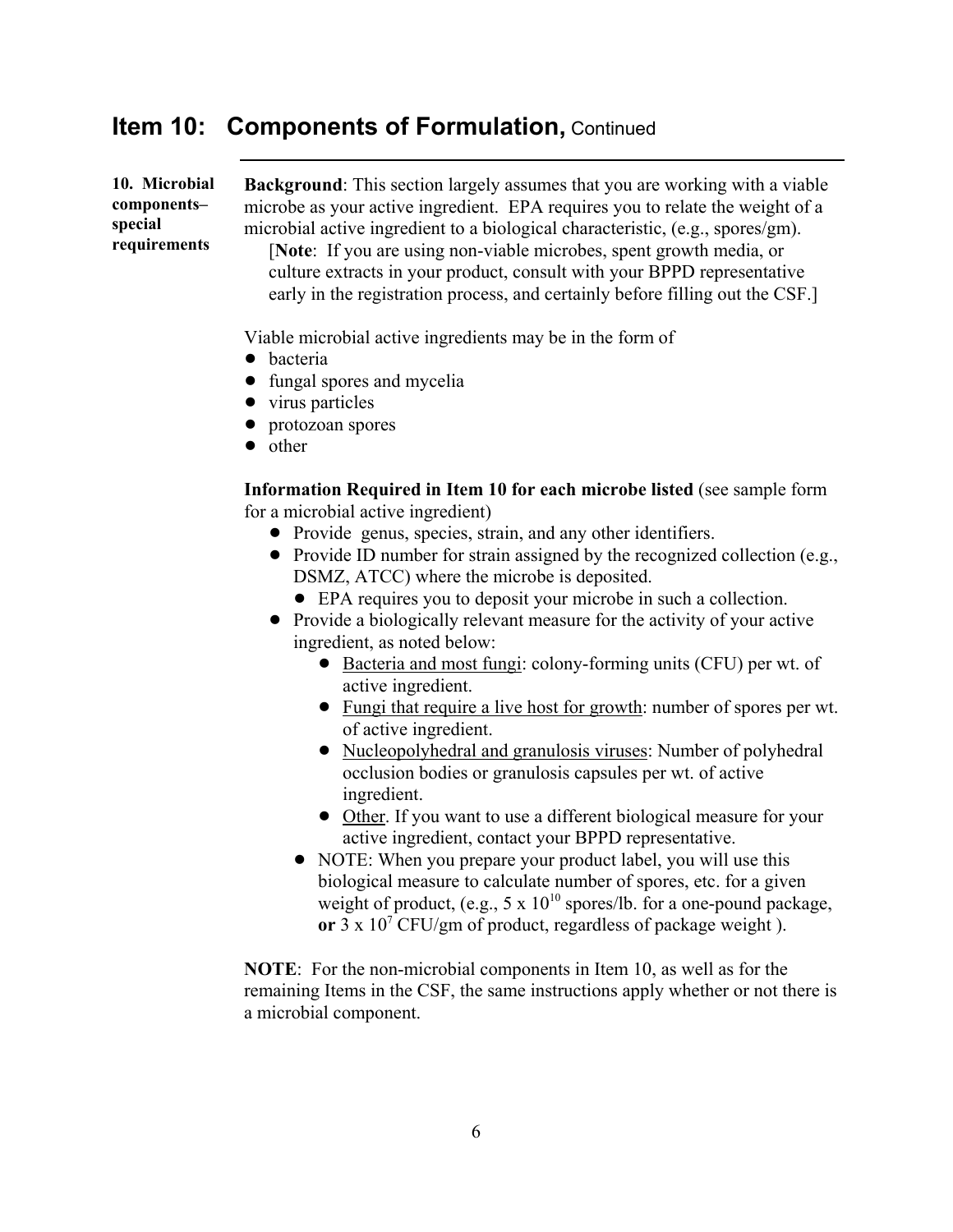### **Items 11 and 12**

| Item 11:<br><b>Supplier</b>                          | Provide full name and address, including city, state, zip code, and country (if<br>not U.S.) of supplying company   |
|------------------------------------------------------|---------------------------------------------------------------------------------------------------------------------|
|                                                      | For more than one known supplier, provide the information for each supplier                                         |
| Item 12:<br><b>Product</b><br>registration<br>number | If the component is a registered pesticide product, provide the EPA registration<br>number. Otherwise, leave blank. |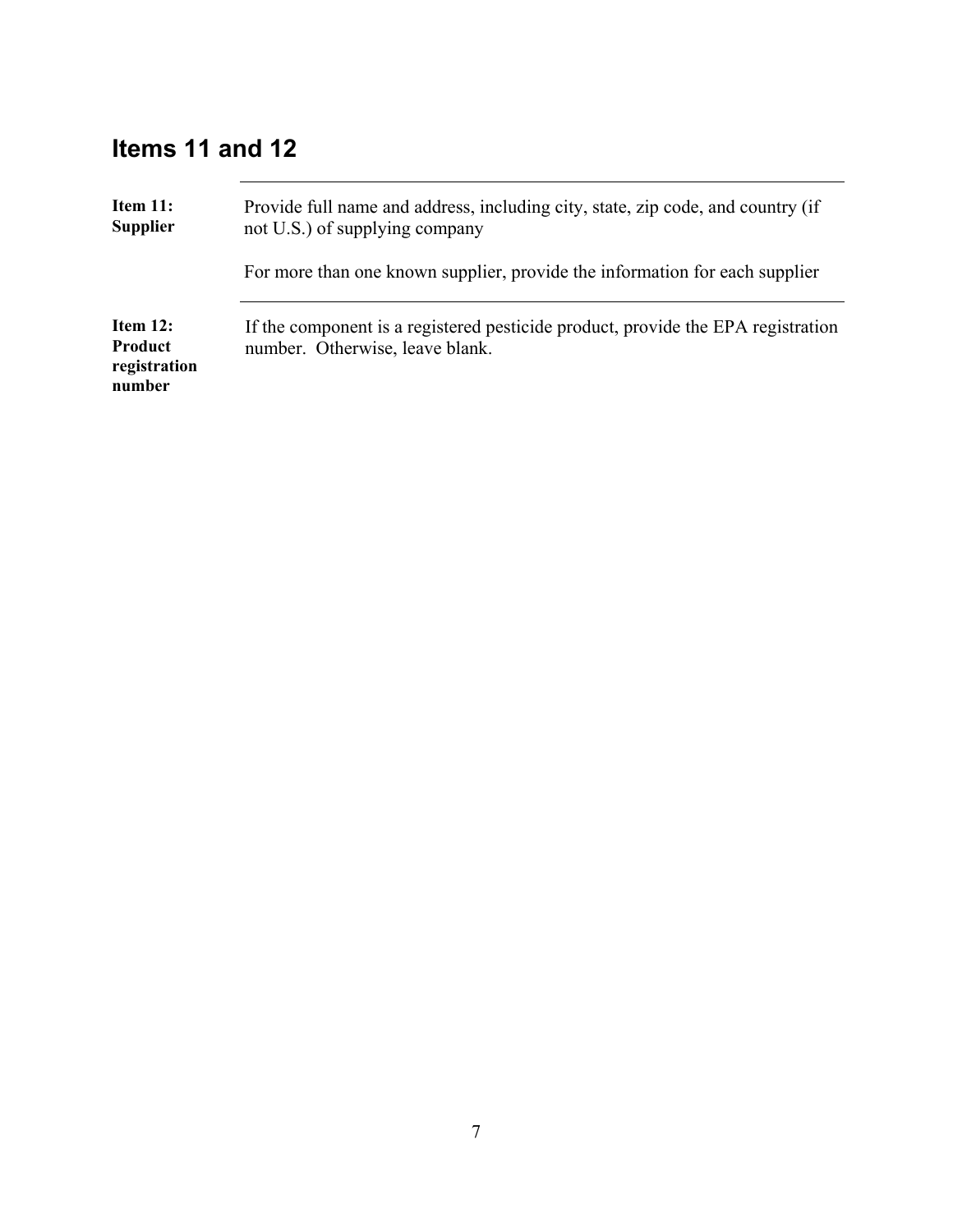#### **Items 13 and 17: Amount and Percentage of Each Component in Your Product**

| <b>Quantifying the</b><br>formulation                                                 | For each component of your product listed in Item 10, you need to determine<br>what percentage by weight of your product, on average, consists of that<br>component (13b), and<br>what are the upper and lower limits on that average percentage (14a, b).<br>• lower limit must be greater than zero                                                                                                            |
|---------------------------------------------------------------------------------------|------------------------------------------------------------------------------------------------------------------------------------------------------------------------------------------------------------------------------------------------------------------------------------------------------------------------------------------------------------------------------------------------------------------|
| <b>Special</b><br>instructions for<br>component that<br>contains active<br>ingredient | As noted earlier in Item 10, the active ingredient (ai) may be<br>pure active ingredient (100% ai), or<br>active ingredient containing additional substances (less than 100% ai). In<br>the sample form, the active ingredient is 95% of component 1.                                                                                                                                                            |
|                                                                                       | For Items 13 and 14, if the active ingredient is <b>not</b> 100 % of the component,<br>you must provide the required information for BOTH<br>• the component, and<br>the active ingredient<br>$\bullet$                                                                                                                                                                                                          |
|                                                                                       | IMPORTANT: As shown on the sample form, the information for the<br>active ingredient is placed in parentheses, e.g., $(10.5\%)$ , whereas<br>information for the component is listed without parenthesis, e.g., 11.0%.<br>See sample forms for appropriate footnote to use when needed.<br>Notes:                                                                                                                |
|                                                                                       | If the active ingredient component is 100% active ingredient, you do not<br>$\bullet$<br>need to use parentheses or a footnote.<br>In the PDF format, you may need to use two (or more) cells under Item<br>10 (and Items 13 and 14)--one cell for the component and the second for<br>the active ingredient contained in it.                                                                                    |
| Quantification<br>for an EUP                                                          | For an Experimental Use Permit (EUP) application, you still need to provide an<br>average percent by weight for each component in your product (13b), as well<br>as upper and lower limits to that average (Items 14a and b), but you need not<br>follow the rigorous process described below.<br>For example, you may be able to use a broader range for upper and<br>lower limits, or fewer than five batches. |

*Continued on next page*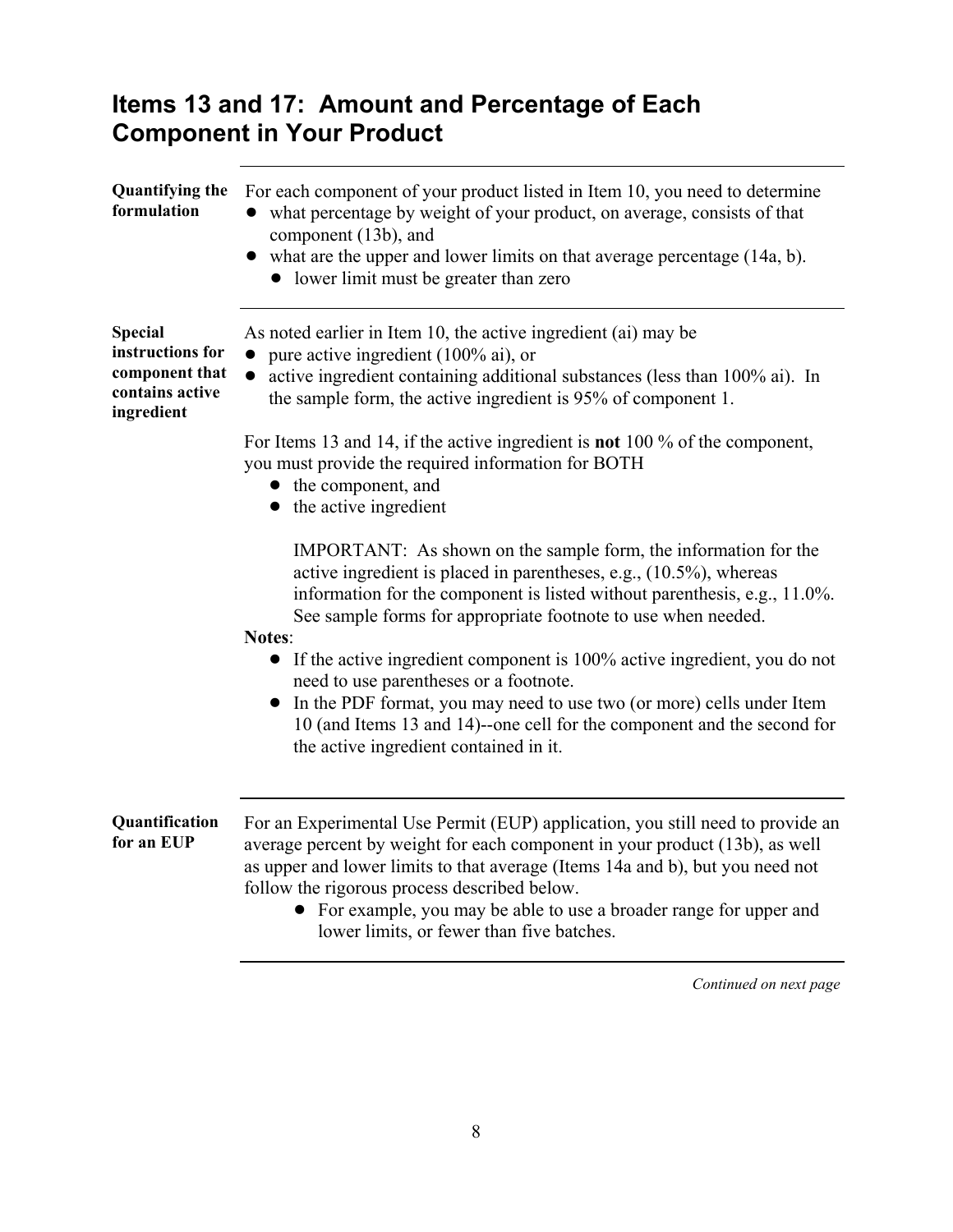#### **Items 13 and 17: Amount and Percentage of Each Component in Your Product,** Continued

| Quantification<br>for registration   | Using appropriate analytical techniques, analyze the percent by weight of each<br>component in at least five batches of your product.                                                                                                                                       |  |  |
|--------------------------------------|-----------------------------------------------------------------------------------------------------------------------------------------------------------------------------------------------------------------------------------------------------------------------------|--|--|
|                                      | The arithmetic average* of the five measurements provides the percent<br>concentration you will use on the CSF for each component. (Note: the five<br>analyses for each component should be close enough in value so that averaging<br>them is statistically valid.)        |  |  |
|                                      | * An arithmetic average is obtained by adding together the values for each of<br>your measurements, and dividing by the number of measurements.                                                                                                                             |  |  |
| 13a and 13b                          | For each component listed in column 10, use the results of your five batch<br>analysis (above) to provide the following information:                                                                                                                                        |  |  |
|                                      | Weight of component per given weight of product, e.g., 5 lb per<br>Item 13a.<br>100 lb, or 15 kilograms per 100 kilogram.<br>Percent by weight of that component in final product<br>Item 13b.                                                                              |  |  |
|                                      | Note: If you use 100 lb or 100 kg as your total weight in Item 17, then the<br>numbers in items 13a and 13b will be identical                                                                                                                                               |  |  |
| <b>Numbers</b><br><b>MUST</b> add up | <b>CHECK YOUR ARITHMETIC!</b><br>• Make sure that the weights of components in column 13a add up to the<br>total weight listed in Item 17.<br>Make sure that the percents of components in column 13b total 100% and<br>are consistent with numbers provided in column 13a. |  |  |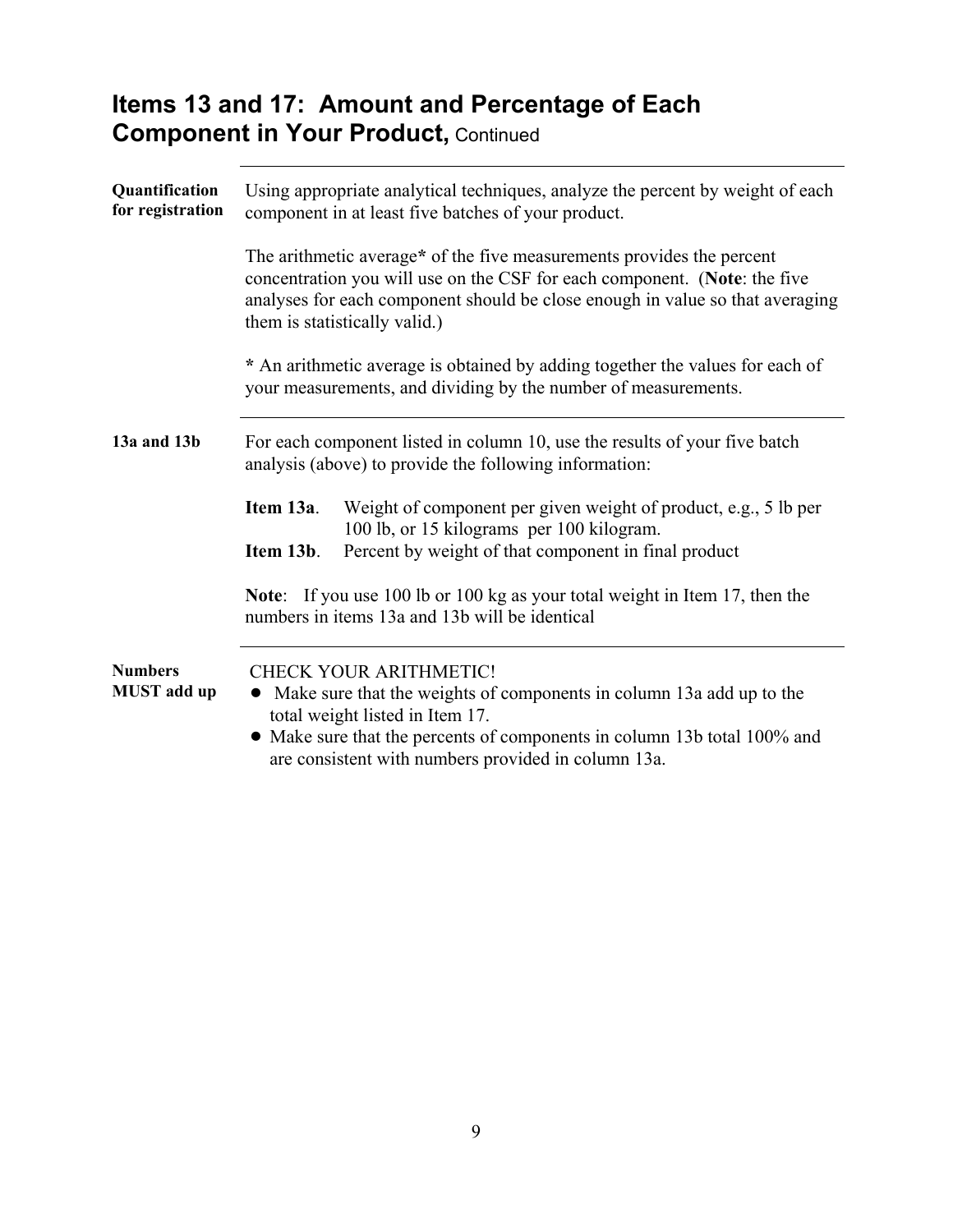### **Item 14: Certified Percent Limits for Components in Your Product**

| Reminder                                                 | Each component in Item 10 can consist of<br>• a single ingredient, or<br>• more than one ingredient                                                                                                                                                                                                                                                                                                                                                                                                                                                                                  |
|----------------------------------------------------------|--------------------------------------------------------------------------------------------------------------------------------------------------------------------------------------------------------------------------------------------------------------------------------------------------------------------------------------------------------------------------------------------------------------------------------------------------------------------------------------------------------------------------------------------------------------------------------------|
| Which<br>components<br>need limits?                      | The certified percent limits apply to<br>each component containing an active ingredient (as well as to the active<br>ingredient itself.)<br>• each Other component that is intentionally present (you must use a lower<br>limit greater than 0%.<br>each impurity present in the product at greater than 0.1% by weight<br>(needs only upper limit)<br>These certified percent limits are legally enforceable.                                                                                                                                                                       |
| <b>Active</b><br>ingredients get<br><b>VIP</b> treatment | As shown in the sample form, if an active ingredient is part of a<br>component that includes other ingredients, you must calculate the<br>percent of each active ingredient in your final product (13b) so that you<br>can calculate upper and lower limits in 14a and 14b.<br>To estimate percent of active ingredient in final product, multiply<br>percent of component in product (13b) by percent of the component that<br>is active ingredient.<br>• In the sample form for component 1, $95\% \times 11\%$ gives 10.5%.                                                       |
| <b>Estimating</b><br>percent<br>limits-generic           | The percent limits on the components above depend on their percent by<br>weight in your product, as shown in tables below. The following table<br>(modified slightly from 40 CFR 158.175), tells you how to calculate the<br>permissible upper and lower percent limits that you need. A sample table<br>follows the generic table.<br>If you want to request limits other than the standard ones, consult the<br>CFR reference above (40 CFR 158.175) and your BPPD contact.<br>Broader limits are often appropriate for microbial active ingredients and<br>for some biochemicals. |

*Continued on next page*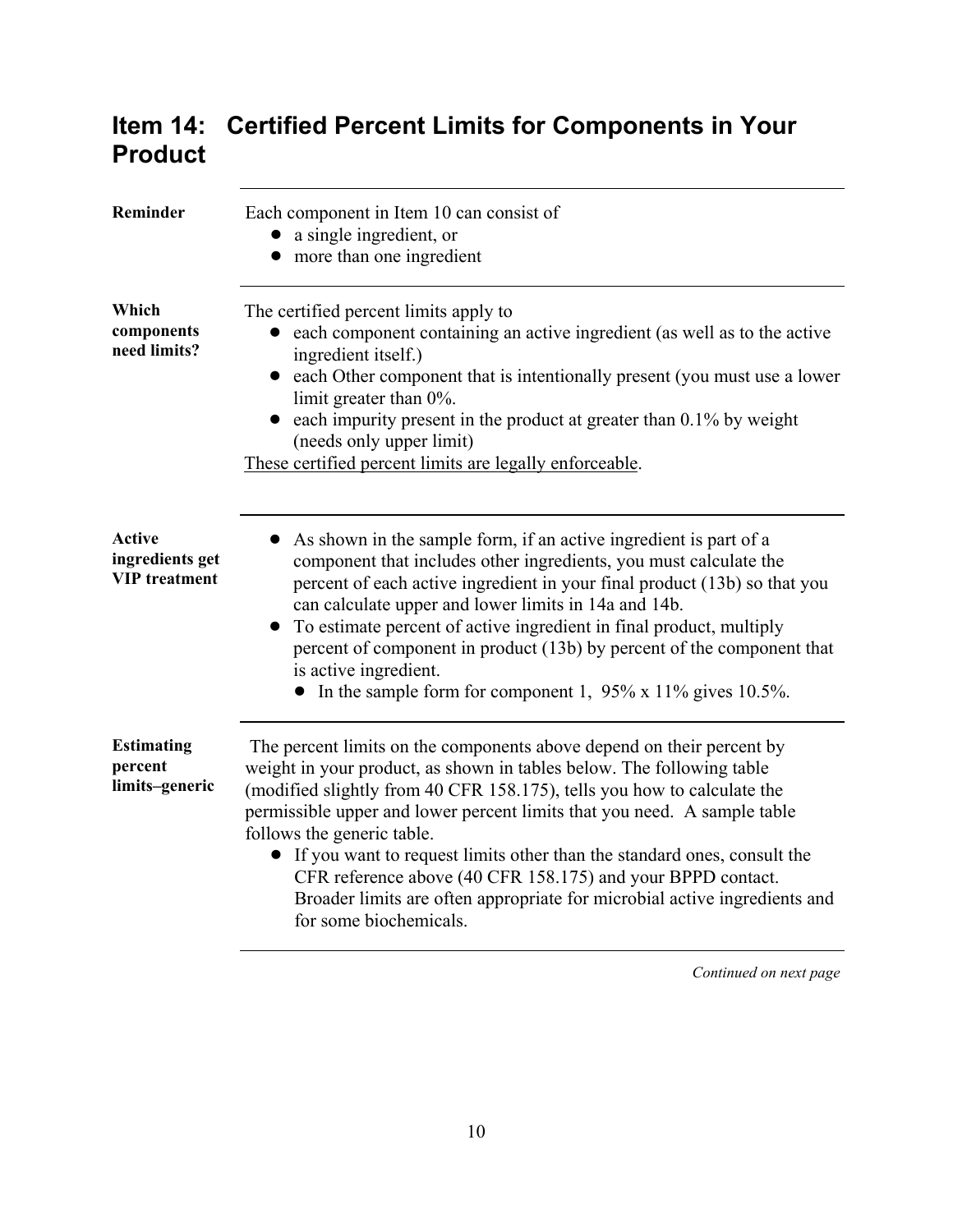#### **Item 14: Certified Percent Limits for Components in Your Product,** Continued

**Definition:** N is the average (or nominal) percentage by weight of a component (or an active ingredient that is part of a component).

| $N$ (% listed in<br>column 13b)                             | <b>Formula</b> for<br>estimating % limits | <b>Upper limit</b><br>$\frac{6}{6}$ by weight) | <b>Lower limit</b><br>$(\%$ by weight) |
|-------------------------------------------------------------|-------------------------------------------|------------------------------------------------|----------------------------------------|
| Less than or<br>equal to $1\%$                              | N plus or minus $10\%$ N                  | $N \times 1.1$                                 | N x 0.9                                |
| Greater than $1\%$<br>but less than or<br>equal to $20\%$ . | N plus or minus $5\%$ N                   | $N \times 1.05$                                | N x 0.95                               |
| More than $20\%$                                            | N plus or minus $3\%$ N                   | $N \times 1.03$                                | N x 0.97                               |

Generic table for estimating upper and lower percent limits for Item 14 of the CSF

Sample of actual calculation of percent limits for Item 14 of Biochemical Sample CSF

| $N$ (% listed in<br>column 13b) | <b>Formula</b> for<br>estimating % limits       | <b>Upper limit</b><br>$\frac{6}{6}$ by weight) | <b>Lower limit</b><br>$(\%$ by weight) |
|---------------------------------|-------------------------------------------------|------------------------------------------------|----------------------------------------|
| 11.0%                           | $11.0\%$ plus or minus<br>$(5\% \times 11.0\%)$ | $11.0\% \times 1.05$<br>$=11.55\%$             | $11.0\% \times 0.95$<br>$=10.45$       |
| $0.5\%$                         | $0.5\%$ plus or minus<br>$(10\% \times 0.5\%)$  | $0.5\% \times 1.1 = 0.55\%$                    | $0.5\% \times 0.9$<br>$= 0.45\%$       |
| 6.0                             | $6.0\%$ plus or minus<br>$(5\% \times 6\%)$     | $6.0\% \times 1.05 = 6.3\%$                    | $6.0\% \times 0.95$<br>$= 5.7\%$       |
| 82.5%                           | 82.5. plus or minus<br>$(3\% \times 82.5\%)$    | $82.5\% \times 1.03 = 85\%$                    | 82.5% x 0.97<br>$= 80\%$               |

- Notes on upper Make sure that you put the UPPER limit in column **14a**, and the **and lower limits** LOWER limit in column **14b**.
	- ! If you want to use wider limits than those described, provide your BPPD contact with data and a rationale for the alternate limits you are proposing.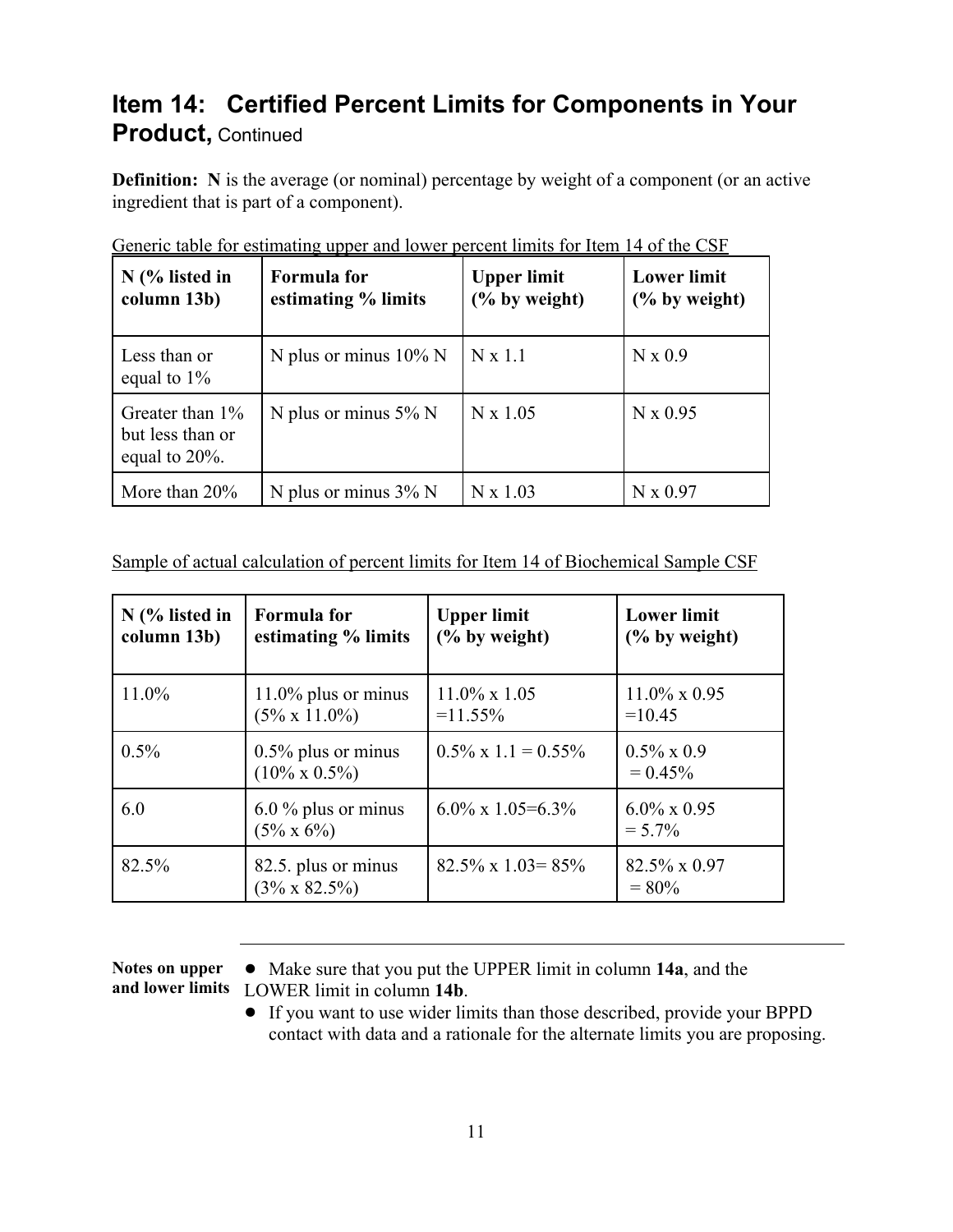## **Remaining Items (15, 16, 18-21, A, B)**

| Item 15:<br><b>Purpose of</b><br>component | OPP is responsible for ensuring that the components in your product are<br>approved for the purposes you are using them.                                                                                                                                                                                                     |  |
|--------------------------------------------|------------------------------------------------------------------------------------------------------------------------------------------------------------------------------------------------------------------------------------------------------------------------------------------------------------------------------|--|
|                                            | For each component, state its purpose in the formulation.<br>Purposes include: active ingredient, emulsifier, preservative, solvent.<br>For Other ingredients, the purpose must be consistent with purposes EPA<br>has already approved, as listed in 40 CFR, Section 180.1001.<br>• Your BPPD contact can provide guidance. |  |
| Signature, date,<br>etc.                   | <b>Items 16; 18-21:</b> You must fill in these items for the CSF to be considered complete.                                                                                                                                                                                                                                  |  |
| <b>Items A and B</b><br>(top of form)      | Item A will normally be a basic formulation unless you have reason to believe it is an<br>alternative formulation (check with BPPD)                                                                                                                                                                                          |  |
|                                            | Fill in Item B as appropriate, depending on number of CSF pages you are<br>submitting.                                                                                                                                                                                                                                       |  |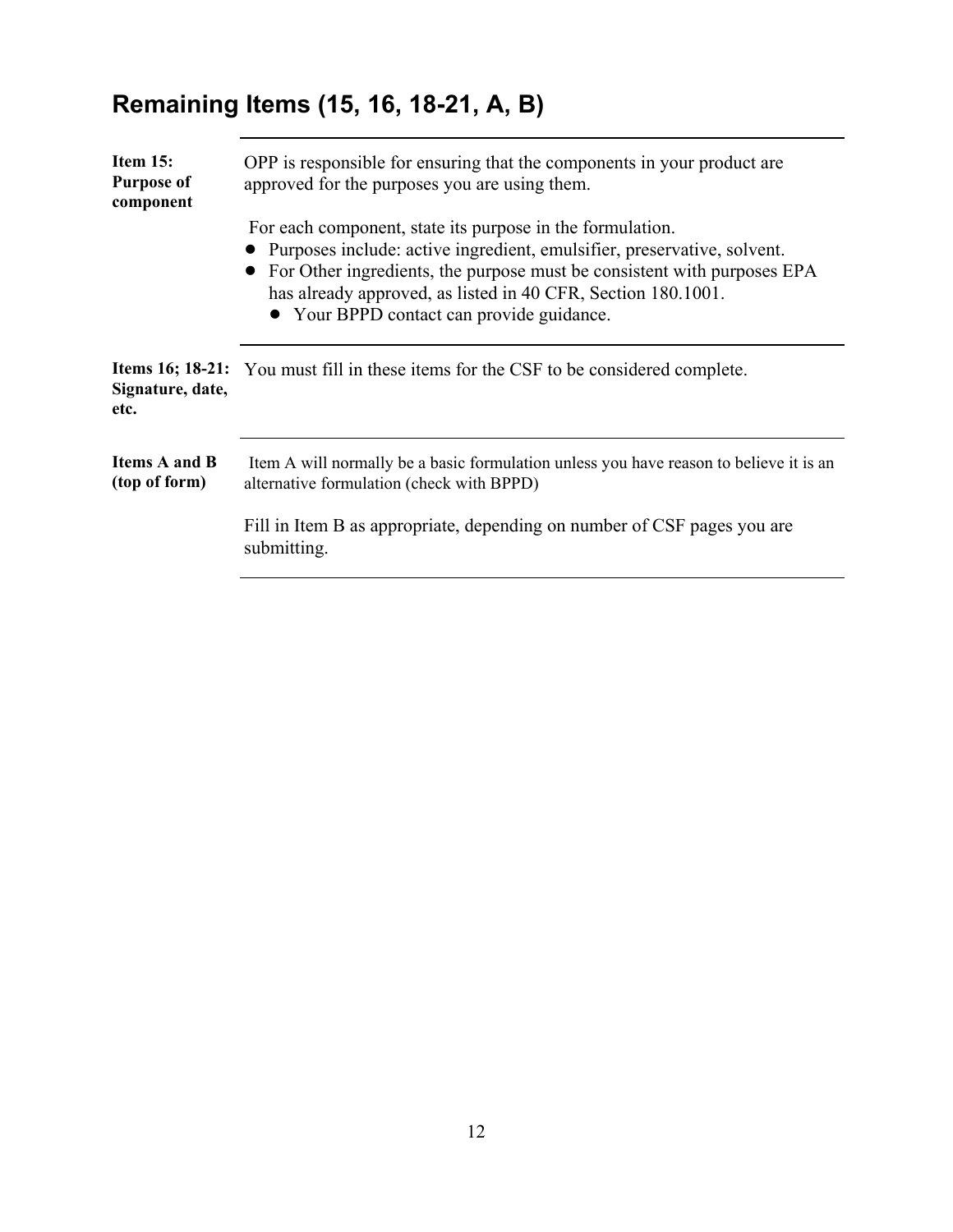# Sample CSF Forms

Sample Biochemical CSF form: filled out

Sample Microbial CSF form filled out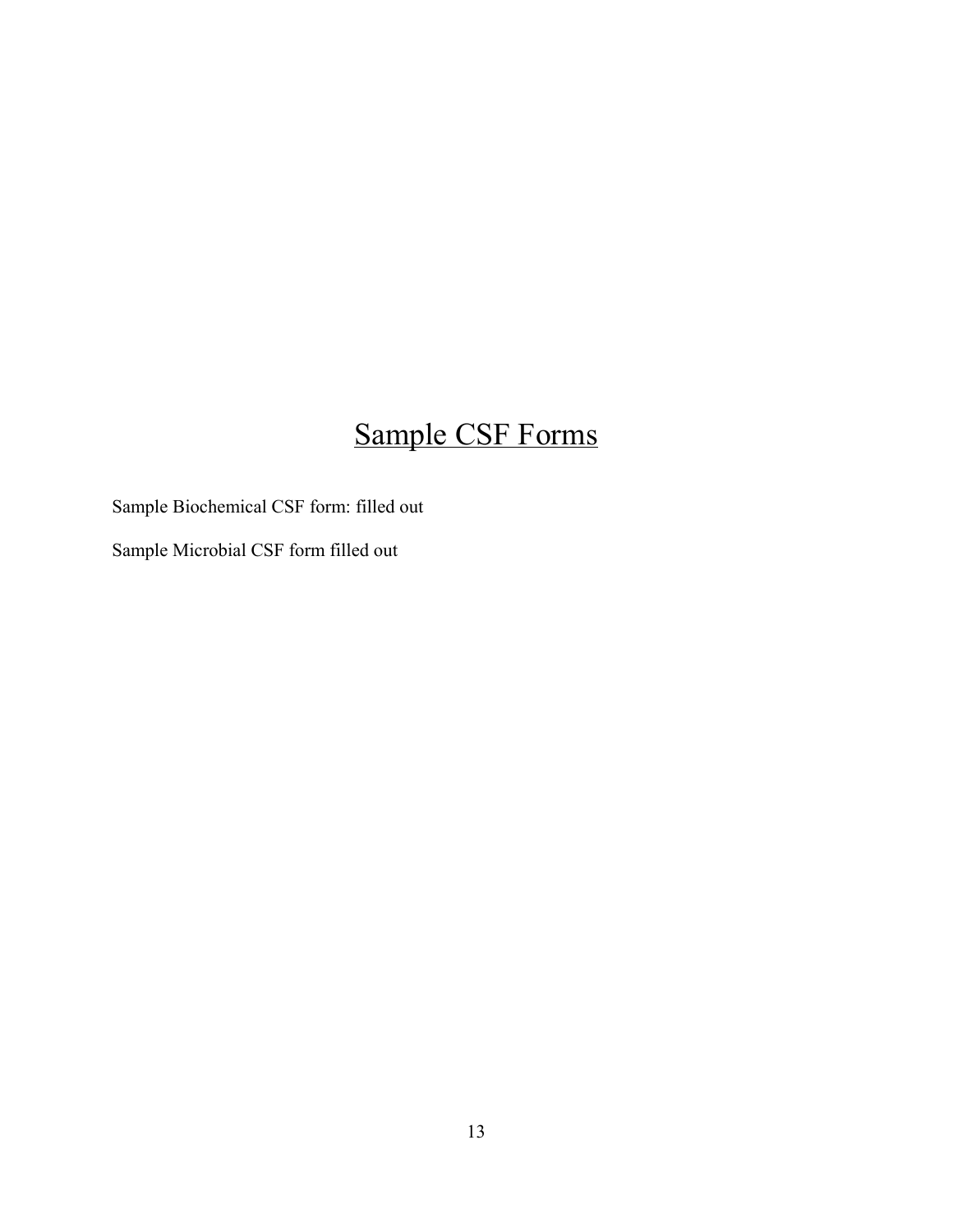| <b>U.S. Environmental Protection Agency, DC 20460</b>                                                                                                                                                     |                                                                     |                                                                                           | A. x9 Basic Formulation<br>9<br>Alternative Formulation  |                                                                                                                                                                                                                     | B. Pg 19 of 19      |                                                       | See Instructions                             |                                                        |
|-----------------------------------------------------------------------------------------------------------------------------------------------------------------------------------------------------------|---------------------------------------------------------------------|-------------------------------------------------------------------------------------------|----------------------------------------------------------|---------------------------------------------------------------------------------------------------------------------------------------------------------------------------------------------------------------------|---------------------|-------------------------------------------------------|----------------------------------------------|--------------------------------------------------------|
|                                                                                                                                                                                                           |                                                                     | Biopesticides and Pollution Prevention Division (7511C)-Confidential Statement of Formula |                                                          |                                                                                                                                                                                                                     |                     |                                                       |                                              |                                                        |
| 1. Name and Address of Applicant/Registrant (include ZIP code)<br>XYZ Chemical Company, 1234 Water Street, Suite 555, City, State 00000-0000                                                              |                                                                     |                                                                                           |                                                          | 2. Name and Address of Producer (include ZIP code)<br>QXR Manufacturers, 5678 Raptor Road, Suite 543,<br>City, State, 00000-0000                                                                                    |                     |                                                       |                                              |                                                        |
| Sample: BIOCHEMICAL<br><b>Flyaway-Flee</b><br>3. Product Name                                                                                                                                             |                                                                     |                                                                                           |                                                          | 4. EPA Registration No./<br>File Symbol (if known)<br>00000-E                                                                                                                                                       |                     | 5. Team Leader/Team<br>No.<br><b>Sheryl Reilly-91</b> |                                              | 6. Country where<br>Formulated<br><b>United States</b> |
| <b>Active Ingredient</b>                                                                                                                                                                                  |                                                                     |                                                                                           |                                                          | 7. Density (wt/vol or<br>wt/unit) $0.85$ g/cc                                                                                                                                                                       |                     | 8. pH 6-7                                             |                                              | 9. Flash Point/Flame<br>Extension NA                   |
| <b>EPA Use</b><br>Only                                                                                                                                                                                    | 10. Components in Formulation *                                     | 11. Supplier Name and Address                                                             | 12. EPA<br>Registra-<br>tion No.<br>(if there is<br>one) | 13. Each Component in<br>Formulation                                                                                                                                                                                |                     | 14. Certified Limits:<br>% by Weight                  |                                              | 15. Purpose in<br>Formulation                          |
|                                                                                                                                                                                                           |                                                                     |                                                                                           |                                                          | a. Amount                                                                                                                                                                                                           | b. $%$ by<br>Weight | a. Upper<br>Limit                                     | b. Lower<br>Limit                            |                                                        |
|                                                                                                                                                                                                           | Component 1 (95% active ingredient)<br><b>CAS No 0000-00-0/name</b> | <b>Company Name, Street Address, ZIP</b>                                                  | 00000-00                                                 | 110.0<br>$(104.5)$ **                                                                                                                                                                                               | 11.0<br>$(10.5)$ ** | 11.55<br>$(11.0)$ **                                  | 10.45<br>$(10.0)**$                          | <b>Active Ingredient</b>                               |
|                                                                                                                                                                                                           | Water: CAS No. 7732-18-5                                            | <b>Company Name (even if local source)</b><br><b>Street Address, ZIP</b>                  |                                                          | 60.0                                                                                                                                                                                                                | 6.0                 | 6.3                                                   | 5.7                                          | <b>Diluent</b>                                         |
|                                                                                                                                                                                                           | Component 3 CAS No 00000-00-0 /name                                 | <b>Company Name, Street Address, ZIP</b>                                                  |                                                          | 5.0                                                                                                                                                                                                                 | 0.5                 | 0.55                                                  | 0.45                                         | <b>Antioxidant</b>                                     |
|                                                                                                                                                                                                           | Component 4 CAS No 000-00-0/name                                    | <b>Company Name, Street Address, ZIP</b>                                                  |                                                          | 825                                                                                                                                                                                                                 | 82.5                | 85.0                                                  | 80.0                                         | Carrier                                                |
|                                                                                                                                                                                                           |                                                                     |                                                                                           |                                                          |                                                                                                                                                                                                                     |                     |                                                       |                                              |                                                        |
| 16. Typed Name of<br><b>Jesse Q. Smith</b><br>Approving Official                                                                                                                                          |                                                                     |                                                                                           |                                                          | 17. Total wt.<br>$1000$ gm                                                                                                                                                                                          | 100%                |                                                       |                                              |                                                        |
| 18. Signature of<br>19. Title of Approving Official<br><b>Manager, Regulatory Affairs</b><br>Approving Official <b>Jesse Q Smith</b>                                                                      |                                                                     |                                                                                           |                                                          |                                                                                                                                                                                                                     |                     |                                                       | 20. Phone No. (include<br>$000 - 000 - 0000$ | 21. Date<br>April 1, 2002                              |
| * Biochemical/Chemical: common chemical name; trade name; CAS No. and CAS name<br>* Viable microbe: full identifying scientific name; ID No. in recognized collection; biological activity (e.g., CFU/gm) |                                                                     |                                                                                           |                                                          | ** Values in () refer to the amount or percent of pure active ingredient in the<br>product, e.g., Flyaway-Flee. The percent in () in column 13b will appear on<br>the product's label as percent active ingredient. |                     |                                                       |                                              |                                                        |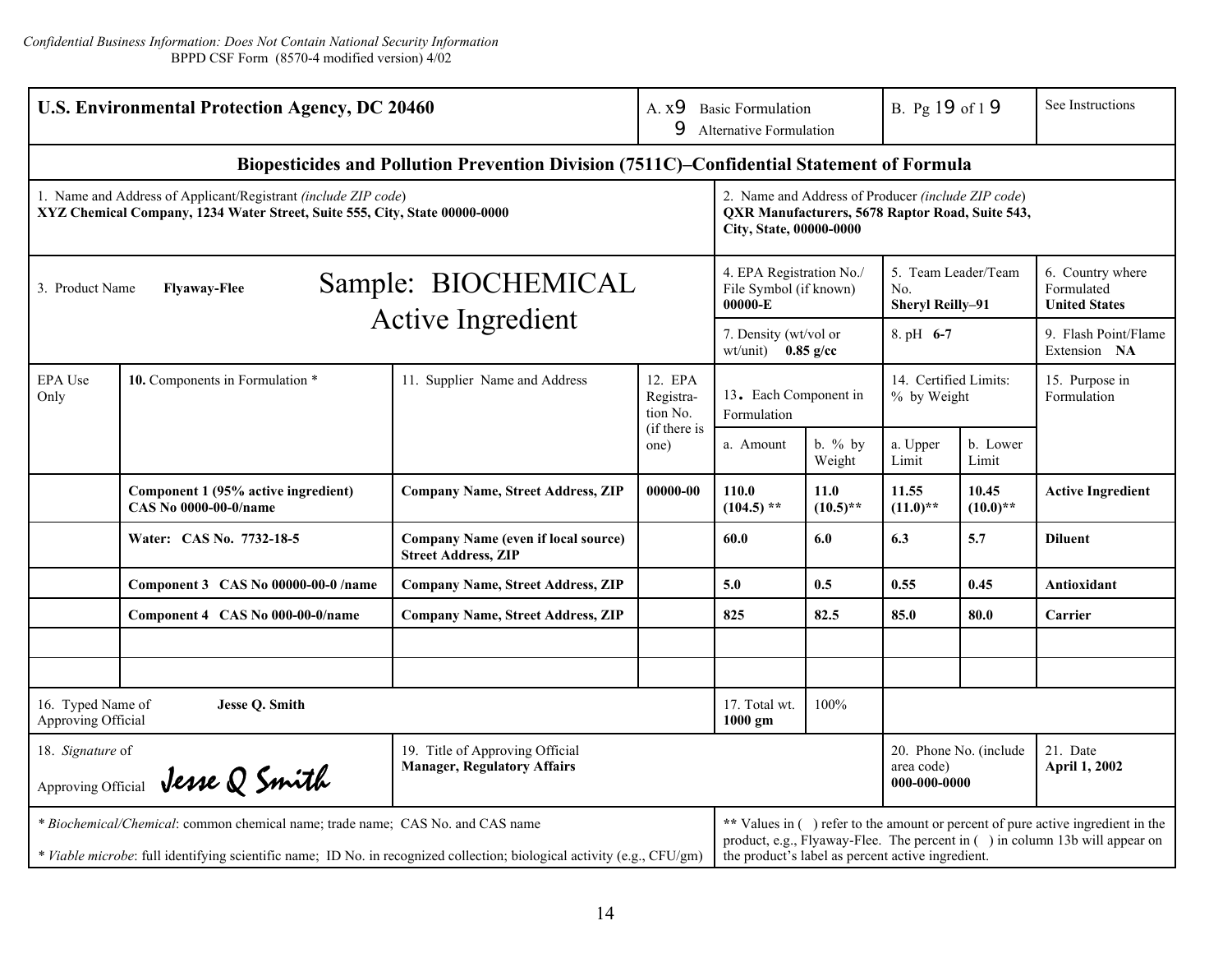Blank page intended.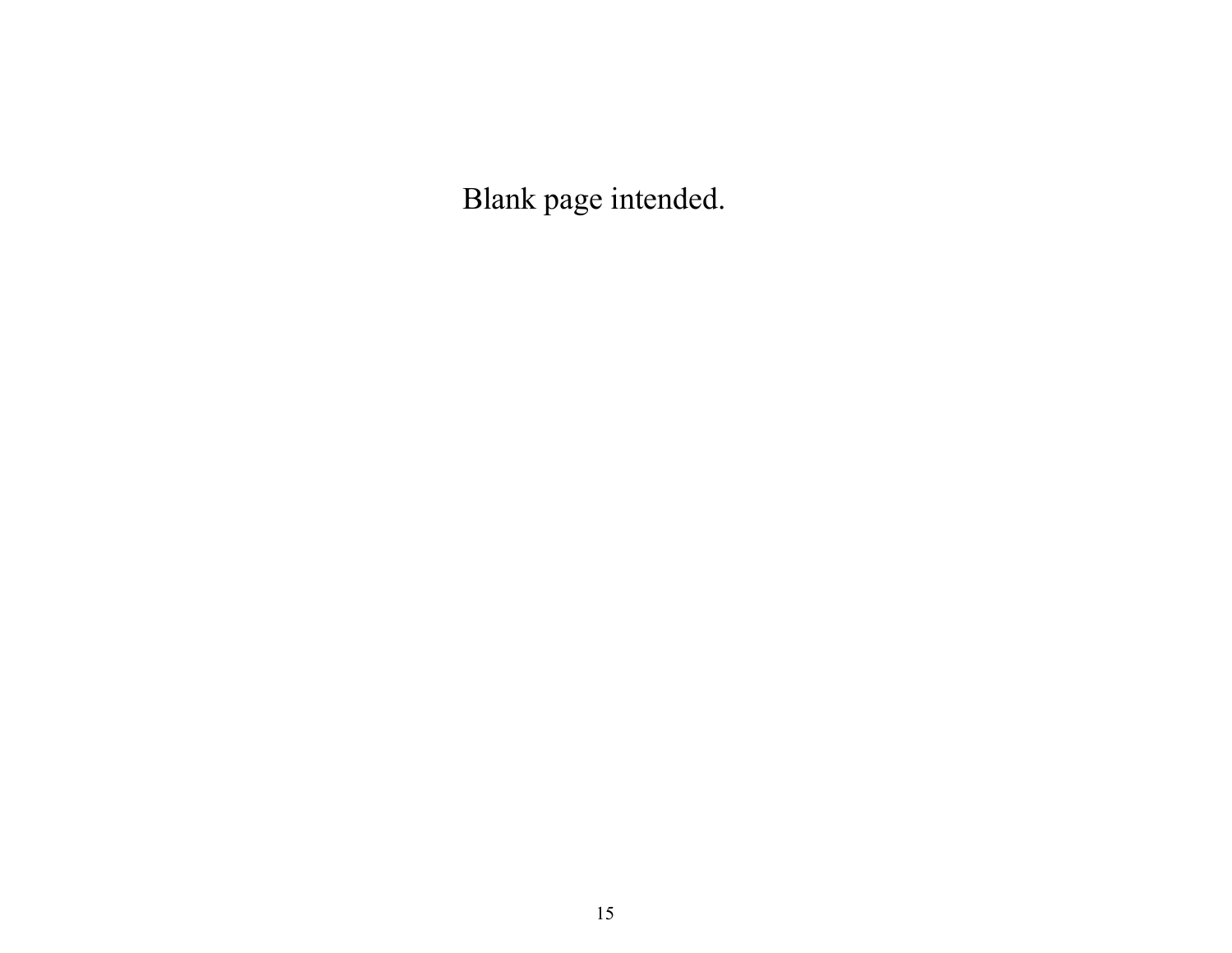| <b>U.S. Environmental Protection Agency, DC 20460</b>                                                                                                                                                     |                                                                                                                                  |                                                                          | A. x9 Basic Formulation<br>9 Alternative Formulation |                                                                                                                                                                                                                    |                     | B. Pg 19 of 19                                             |                      |                                                        |  |  |  |
|-----------------------------------------------------------------------------------------------------------------------------------------------------------------------------------------------------------|----------------------------------------------------------------------------------------------------------------------------------|--------------------------------------------------------------------------|------------------------------------------------------|--------------------------------------------------------------------------------------------------------------------------------------------------------------------------------------------------------------------|---------------------|------------------------------------------------------------|----------------------|--------------------------------------------------------|--|--|--|
| Office of Pesticide Programs (7511C)–Confidential Statement of Formula                                                                                                                                    |                                                                                                                                  |                                                                          |                                                      |                                                                                                                                                                                                                    |                     |                                                            |                      |                                                        |  |  |  |
| 1. Name and Address of Applicant/Registrant (include ZIP code)<br>XYZ Chemical Company, 1234 Water Street, Suite 555, City, State 00000-0000                                                              |                                                                                                                                  |                                                                          |                                                      | 2. Name and Address of Producer (include ZIP code)<br>QXR Manufacturers, 5678 Raptor Road, Suite 543,<br>City, State, 00000-0000                                                                                   |                     |                                                            |                      |                                                        |  |  |  |
| Sample: MICROBIAL<br>3. Product Name<br>BugaBoo-Hoo                                                                                                                                                       |                                                                                                                                  |                                                                          |                                                      | 4. EPA Registration No./<br>File Symbol (if known)<br>$00000 - G$                                                                                                                                                  |                     | 5. Team Leader/Team<br>No.<br><b>Phil Hutton-92</b>        |                      | 6. Country where<br>Formulated<br><b>United States</b> |  |  |  |
|                                                                                                                                                                                                           |                                                                                                                                  |                                                                          |                                                      | 7. Density (wt/vol or<br>wt/unit) $0.5$ g/cc                                                                                                                                                                       |                     | 8. pH<br>$6 - 7$                                           |                      | 9. Flash Point/Flame<br>Extension NA                   |  |  |  |
| EPA Use<br>Only                                                                                                                                                                                           | 10. Components in Formulation *                                                                                                  | 11. Supplier Name and Address                                            | 12. EPA<br>Registra-<br>tion No.<br>(if there is     | 13. Each Component in<br>Formulation                                                                                                                                                                               |                     | 14. Certified Limits:<br>% by Weight                       |                      | 15. Purpose in<br>Formulation                          |  |  |  |
|                                                                                                                                                                                                           |                                                                                                                                  |                                                                          | one)                                                 | a. Amount                                                                                                                                                                                                          | b. $%$ by<br>Weight | a. Upper<br>Limit                                          | b. Lower<br>Limit    |                                                        |  |  |  |
|                                                                                                                                                                                                           | Streptococcus pesticidus strain AHR-999<br>(95% active ingredient); $ATCC \text{ } \# \text{ } 00000$ ;<br>minimum $10^8$ CFU/gm | <b>Company Name, Street Address, ZIP</b>                                 |                                                      | 110.0<br>$(104.5)$ **                                                                                                                                                                                              | 11.0<br>$(10.5)$ ** | 11.55<br>$(11.0)$ **                                       | 10.45<br>$(10.0)$ ** | <b>Active Ingredient</b>                               |  |  |  |
|                                                                                                                                                                                                           | Component 2 (CAS No 0000-00-0/name                                                                                               | <b>Company Name, Street Address, ZIP</b>                                 |                                                      | 825                                                                                                                                                                                                                | 82.5                | 85.0                                                       | 80.0                 | Carrier                                                |  |  |  |
|                                                                                                                                                                                                           | Component 3 CAS No 000-00-0/name                                                                                                 | <b>Company Name, Street Address, ZIP</b>                                 |                                                      | 60.0                                                                                                                                                                                                               | 6.0                 | 6.3                                                        | 5.7                  | Preservative                                           |  |  |  |
|                                                                                                                                                                                                           | Water: CAS No. 7732-18-5                                                                                                         | <b>Company Name (even if local source)</b><br><b>Street Address, ZIP</b> |                                                      | 5.0                                                                                                                                                                                                                | 0.5                 | 0.55                                                       | 0.45                 | Unremovable<br>moisture                                |  |  |  |
| <u>ActivelIngredient</u>                                                                                                                                                                                  |                                                                                                                                  |                                                                          |                                                      |                                                                                                                                                                                                                    |                     |                                                            |                      |                                                        |  |  |  |
| 16. Typed Name of<br>Jesse Q. Smith<br>Approving Official                                                                                                                                                 |                                                                                                                                  |                                                                          | 17. Total wt.<br>1000 gm                             | 100%                                                                                                                                                                                                               |                     |                                                            |                      |                                                        |  |  |  |
| 18. Signature of<br>Jesse Q Smith<br>Approving Official                                                                                                                                                   |                                                                                                                                  | 19. Title of Approving Official<br><b>Manager, Regulatory Affairs</b>    |                                                      |                                                                                                                                                                                                                    |                     | 20. Phone No. (include<br>area code)<br>$000 - 000 - 0000$ |                      | 21. Date<br><b>April 1, 2002</b>                       |  |  |  |
| * Biochemical/Chemical: common chemical name; trade name; CAS No. and CAS name<br>* Viable microbe: full identifying scientific name; ID No. in recognized collection; biological activity (e.g., CFU/gm) |                                                                                                                                  |                                                                          |                                                      | ** Values in () refer to the amount or percent of pure active ingredient in the<br>product, e.g., BugaBoo-Hoo. The percent in () in column 13b will appear on<br>the product's label as percent active ingredient. |                     |                                                            |                      |                                                        |  |  |  |